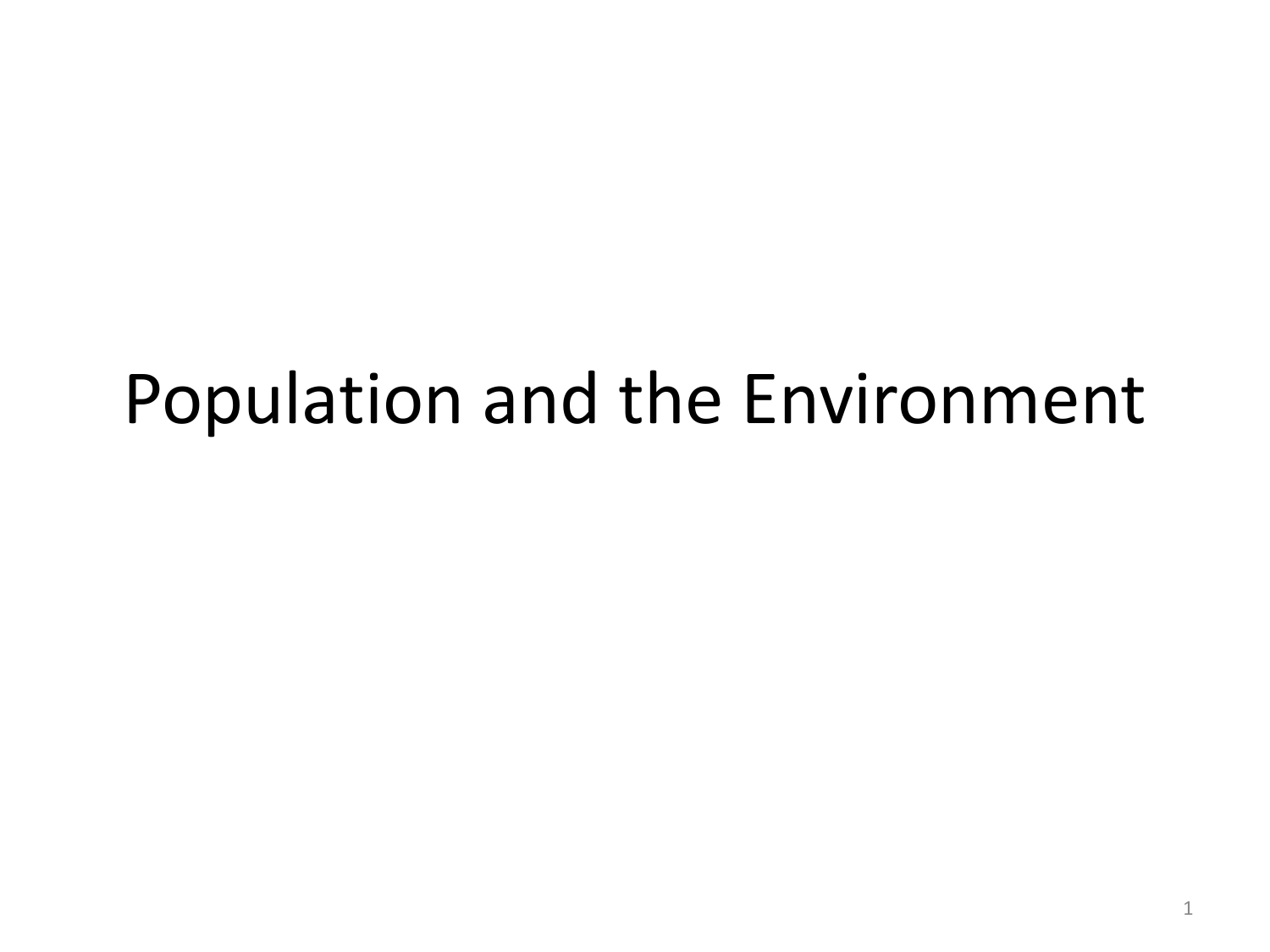- Population is concept that refers to the total human inhabitants of a specified area, such as a city, country, or continent, at a given time.
- Population study as a discipline is known as demography. It is concerned with the size, composition, and distribution of populations; their patterns of change over time through births, deaths, and migration; and the determinants and consequences of such changes.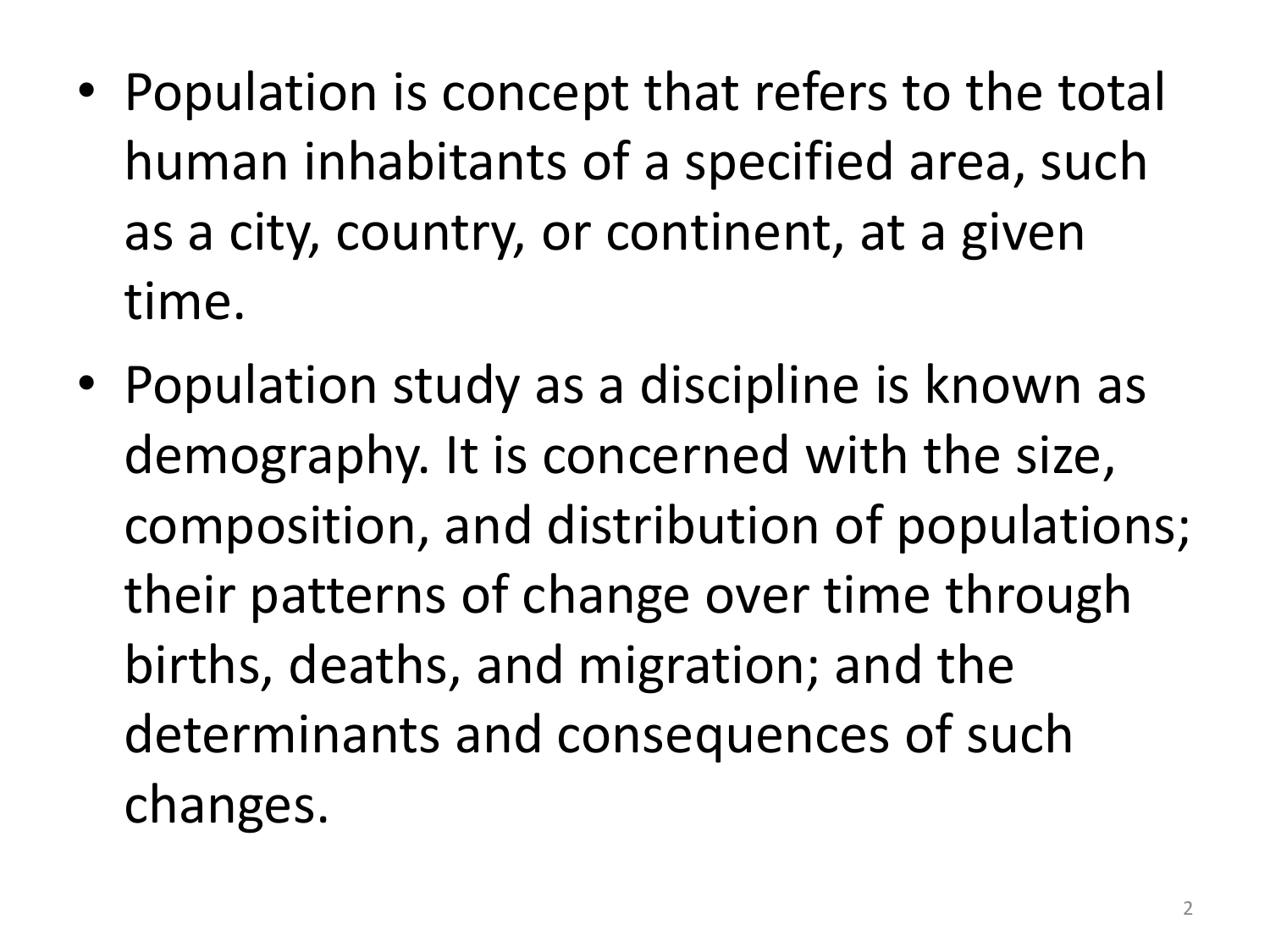- Population studies yield knowledge important for planning, particularly by governments, in fields such as health, education, housing, social security, employment, and environmental preservation.
- Such studies also provide information needed to formulate government population policies, which seek to modify demographic trends in order to achieve economic and social objectives.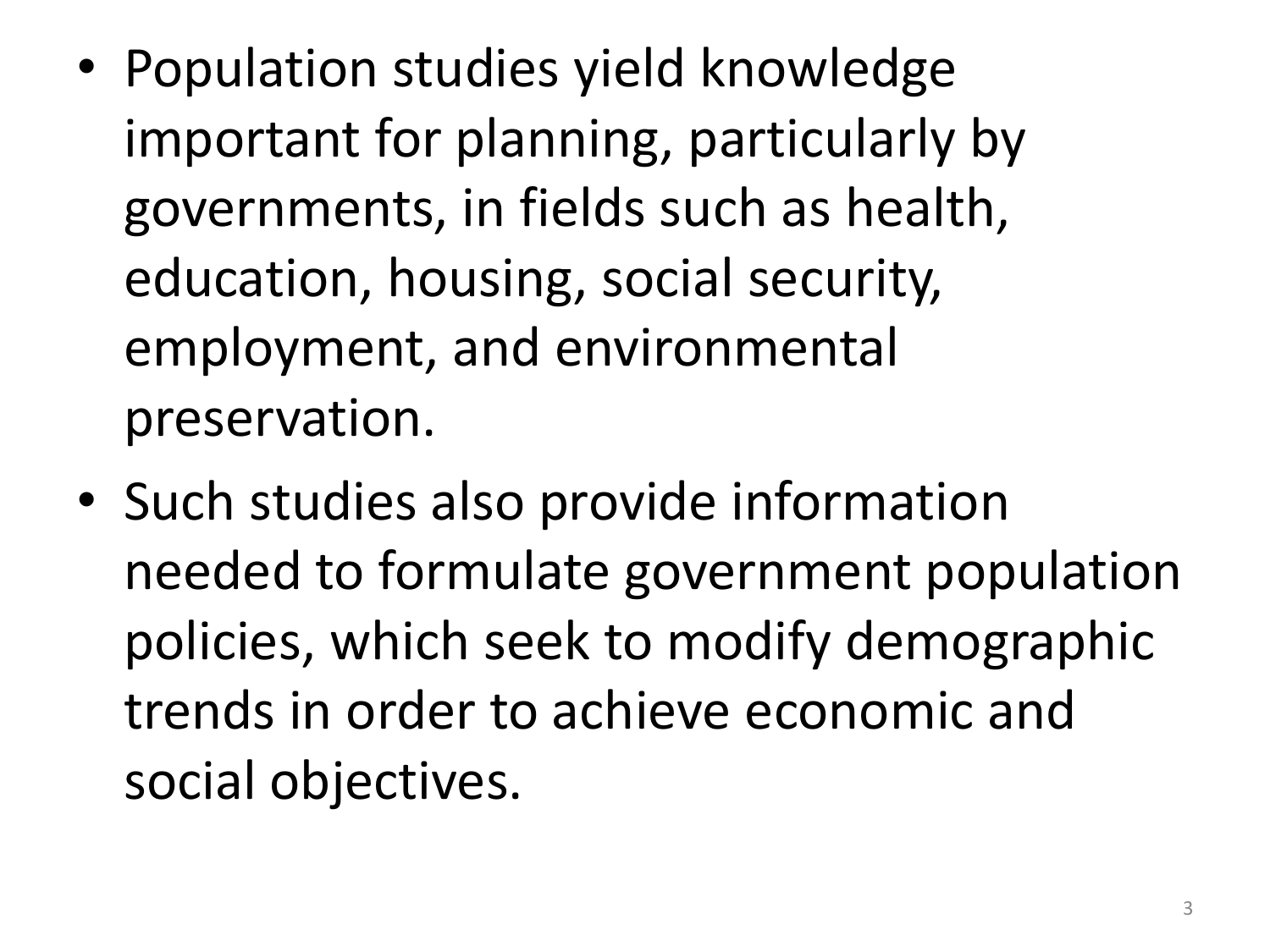- **The Dynamics of Global Human Population**
- More than 7 billion people currently inhabit the planet.
- The United States Census Bureau estimates that the current world population is about 7.121 billion.
- The US Census Bureau estimates the 7 billion number was surpassed on 12 March 2012.
- According to a separate estimate by the United Nations, world population exceeded 7 billion mark in October 2011, a milestone.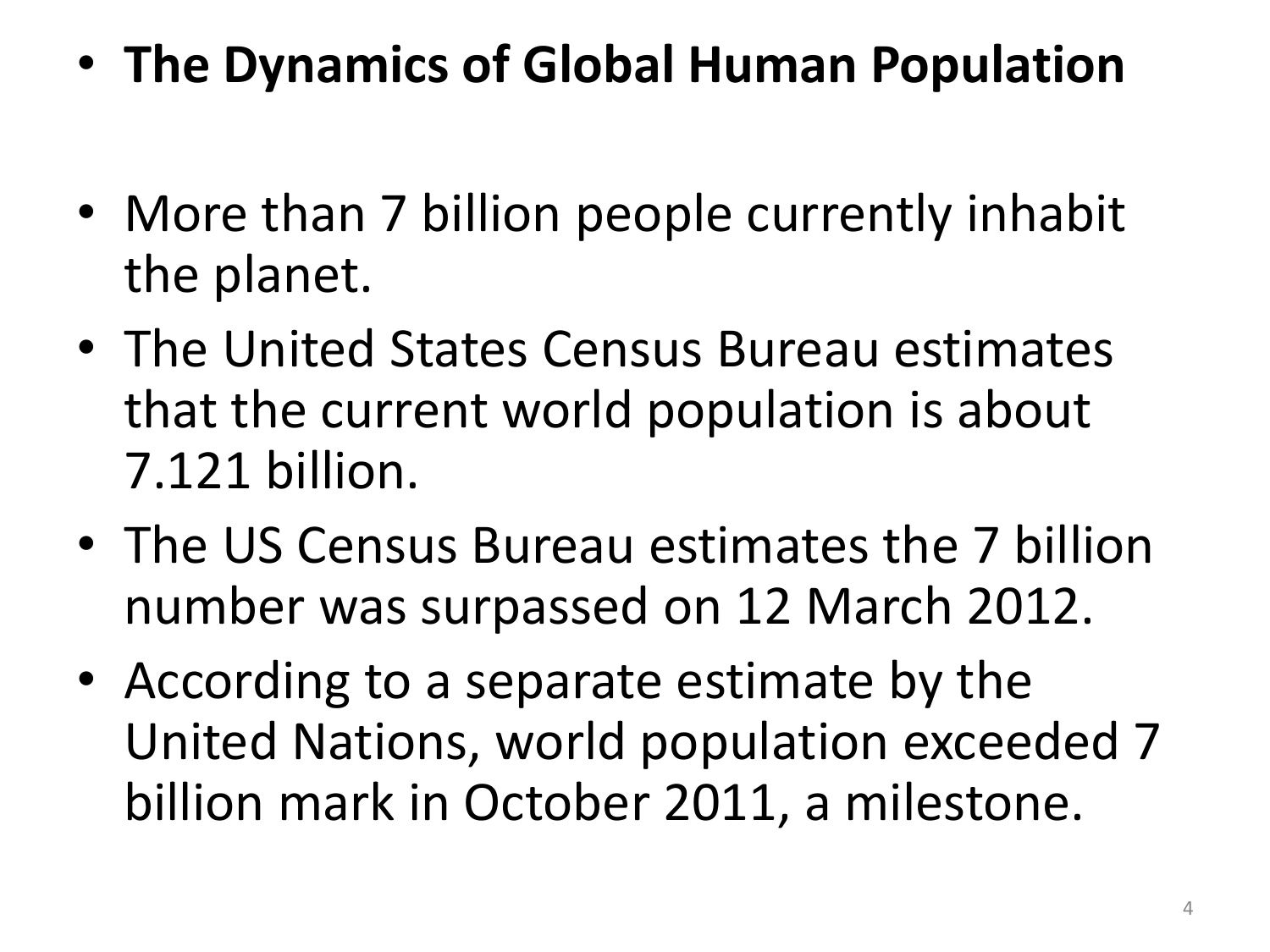- The United Nations Population Fund identified the import of this in the unprecedented challenges and opportunities it poses to all of humanity.
- According to papers published by the United States Census Bureau, the world population hit 6.5 billion on 24 February 2006.
- The United Nations Population Fund designated 12 October 1999 as the approximate day in which world population reached 6 billion.
- This was about 12 years after world population reached 5 billion in 1987, and 6 years after world population reached 5.5 billion in 1993.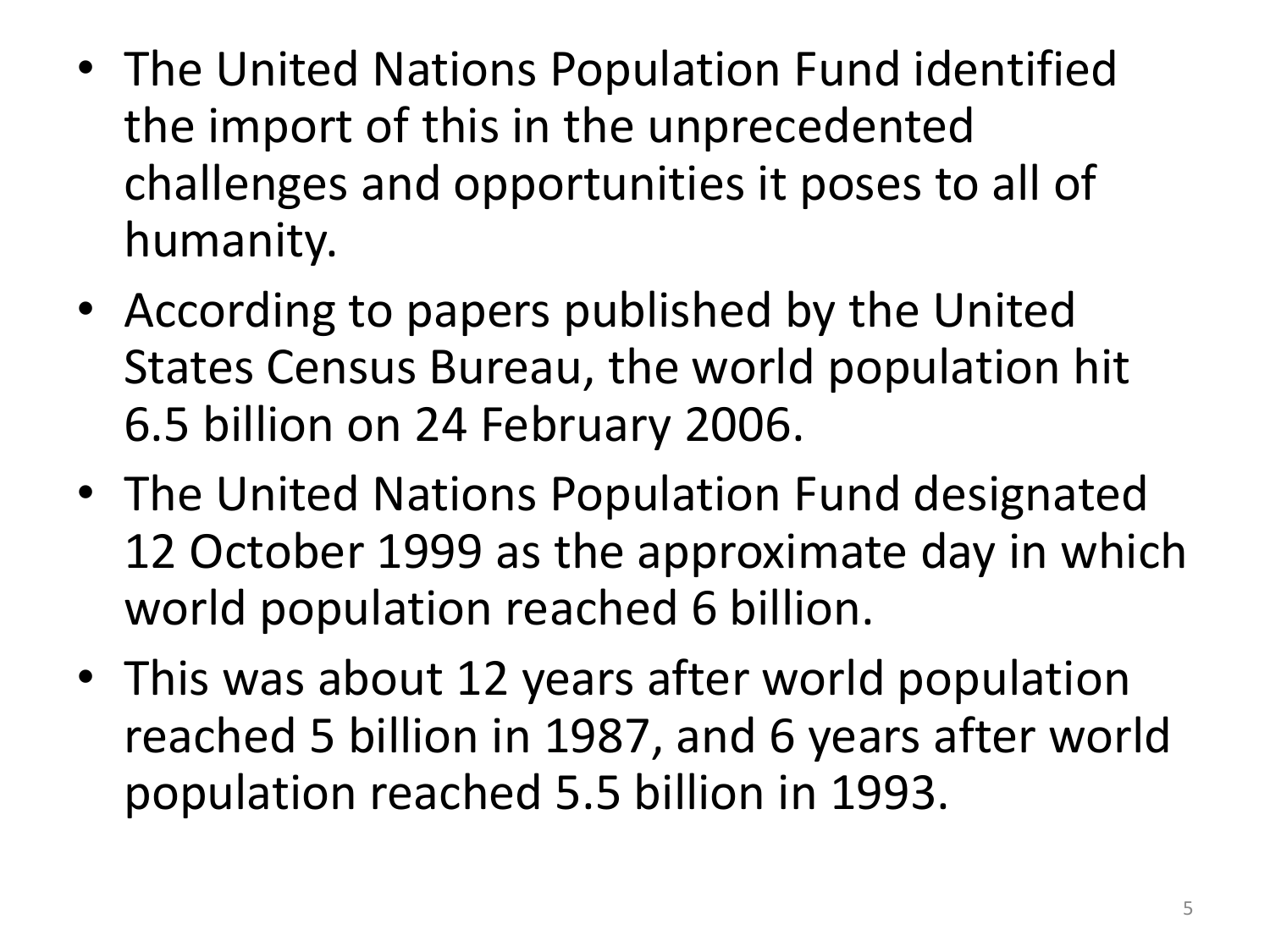- In 1967, the world population was only 3 billion.
- It is estimated that every year about 135 million people are born and 55 million people die, adding 80 million to our global population.
- That's about one United States every 4 years, or 1 billion more every 12 years.
- Almost half of the global population is under the age of 25 and their decisions during their reproductive years will determine whether we have 6 billion or 14 billion people by 2100.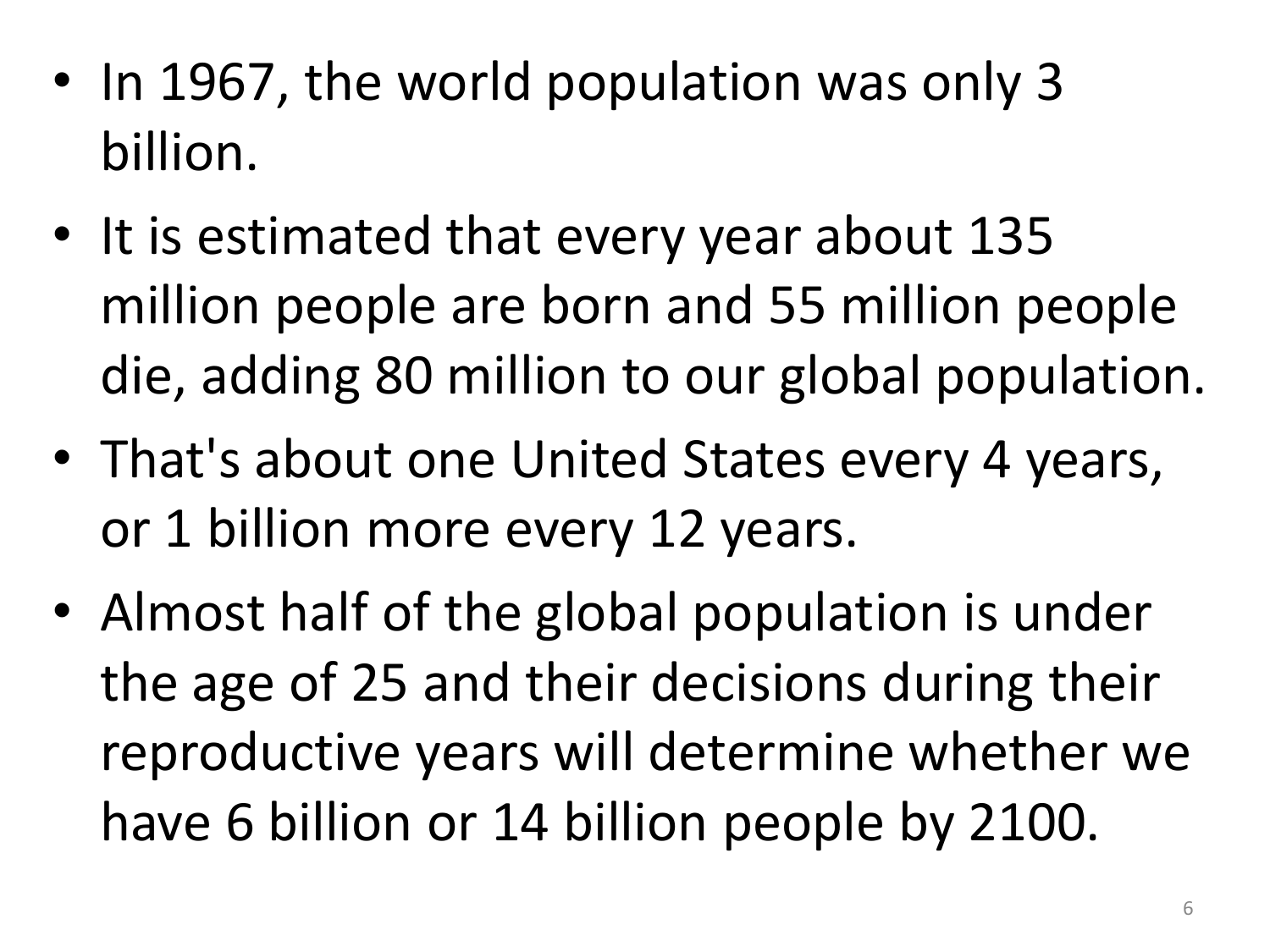- The population of countries such as Nigeria is not even known to the nearest million, so there is a considerable margin of error in such estimates.
- Researcher Carl Haub calculated that probably more than 100 billion people have been born during the last 2000 years
- By 2050, the world's population will have grown by 2.7 billion to 9 billion.
- Most of this increase will be in Asia and Africa, which, along with the rest of the globe, will face increased strain on already insufficient resources.
- Sustained population growth, aggressive economic competition and increased consumption will result in intensive exploitation and pressure on resources (UNEP, 2009; OECD, 2003; DCDC, 2007).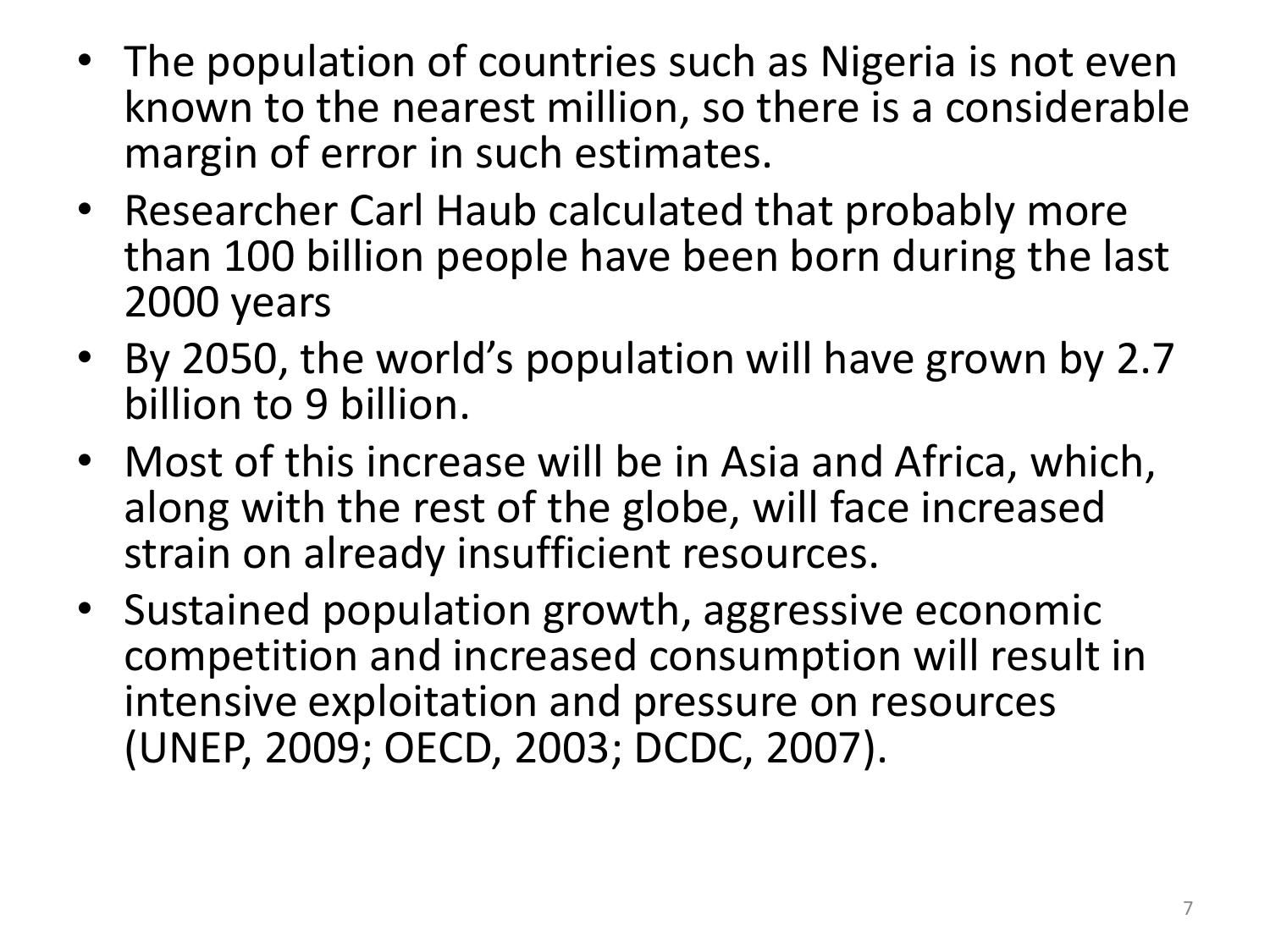- **Population –Environment Nexus**
- Two conferences organised under the auspices of the United Nations motivated researchers to begin to explore systematically the linkages between population and environment through data collection.
- These conferences were on:
	- Environment and Development, held in Rio De Janeiro in 1992; and,
	- Population and Development, held in Cairo, 1994,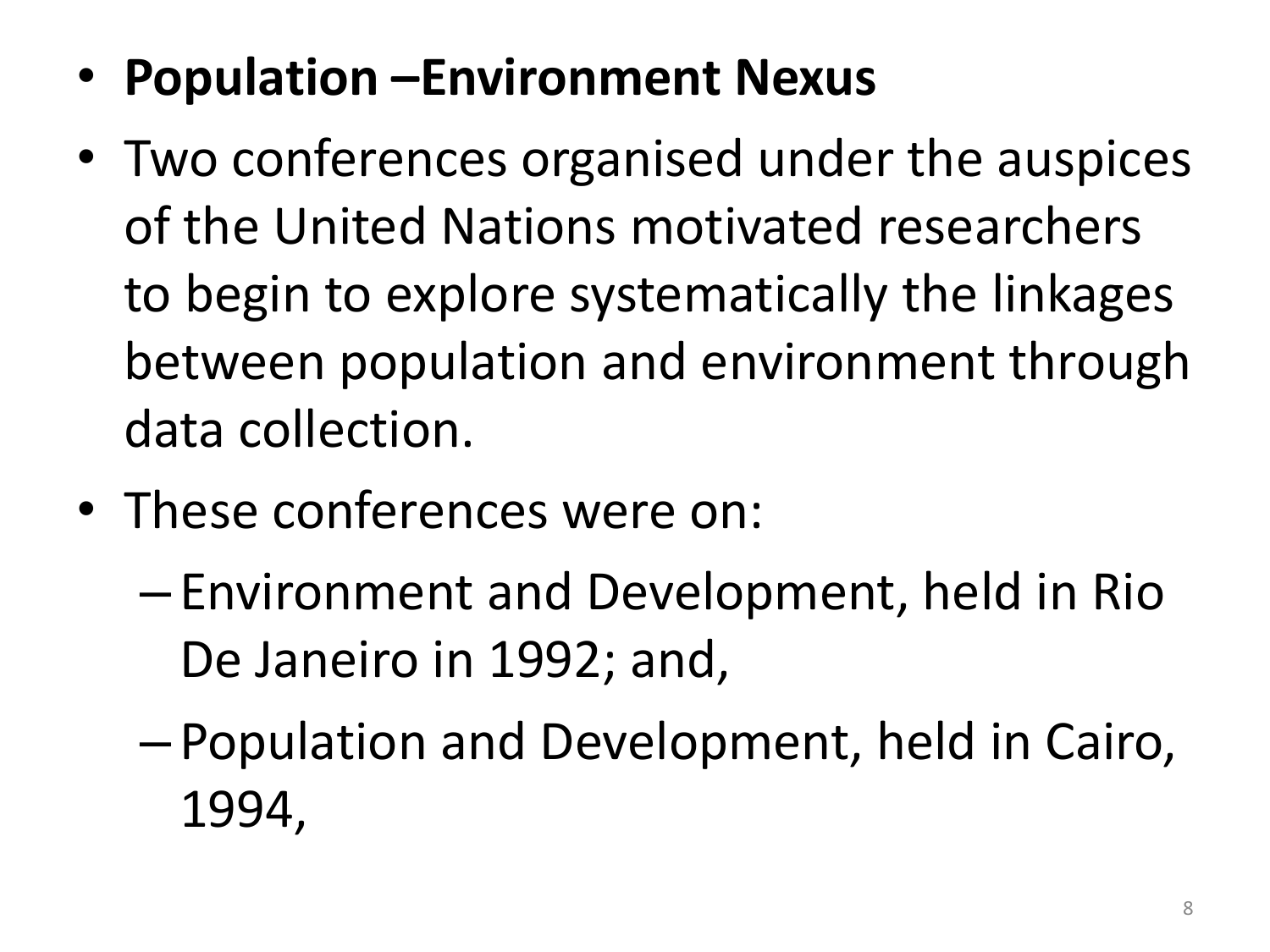- Theoretical and conceptual framework of current researches concerning population environment relationships are various, but they can be grouped in two distinctive categories (UN-DESIPA, 1994):
	- The Malthusian ("limits to growth); and,
	- The Boserupian ("cornucopian") perspectives: these imply the existence of direct relationships between population and environment, or between population, technological change and the environment.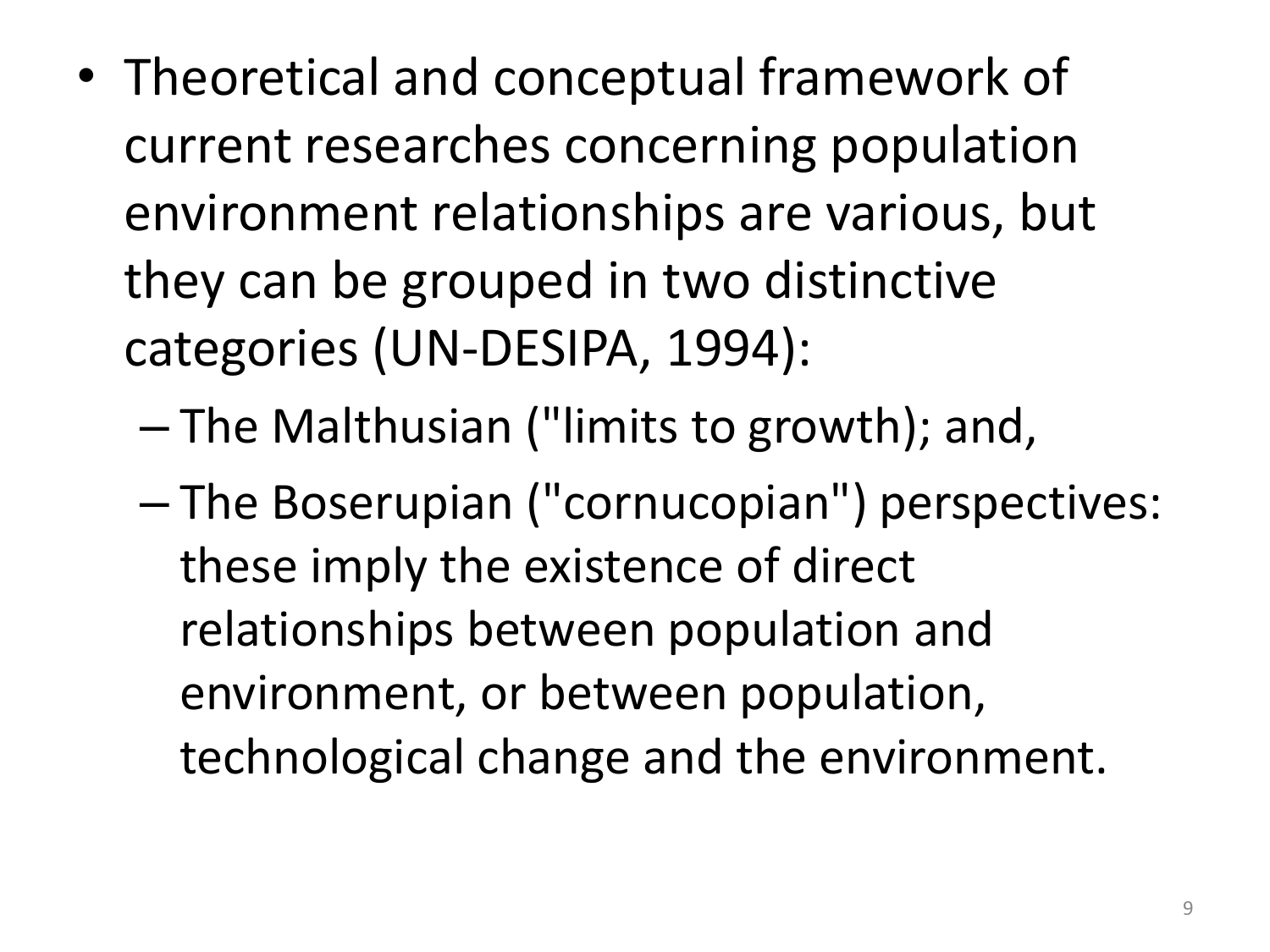- The Malthusian point of view suggests that limited natural resources place a restriction to population growth: environmental crisis must be interpreted as the natural mechanisms of compensation, limiting the population growth pressure.
- Boserup explicitly takes into account technological change, which Malthus did not. Population growth and the resulting increased population density might induce technological changes necessary to allow food production to keep pace with population increase.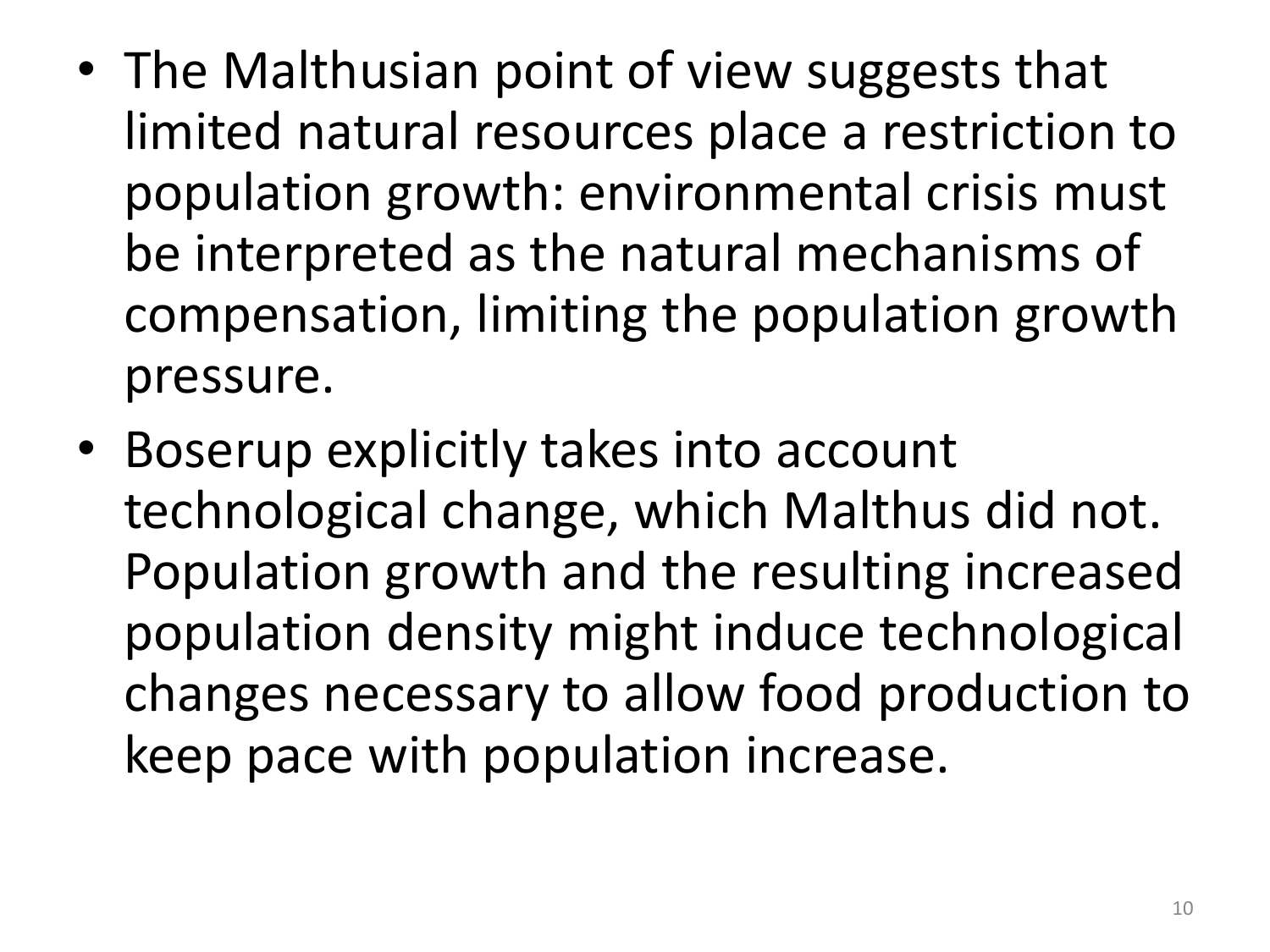- Ester Boserup's seminal book *The Conditions of Agricultural Growth,* which turned Malthus on his head by suggesting that it is not the growth of agriculture (food) that determines population growth but the reverse: population growth determines agricultural growth.
- Boserup (1965, 1976, 1980) discussed how, in response to greater population density and lower yields, farmers, who began as shifting cultivators, reduced their fallow periods and began to use the plough, manure, crop-rotation, irrigation, and multiple cropping to maintain and increase crop yields.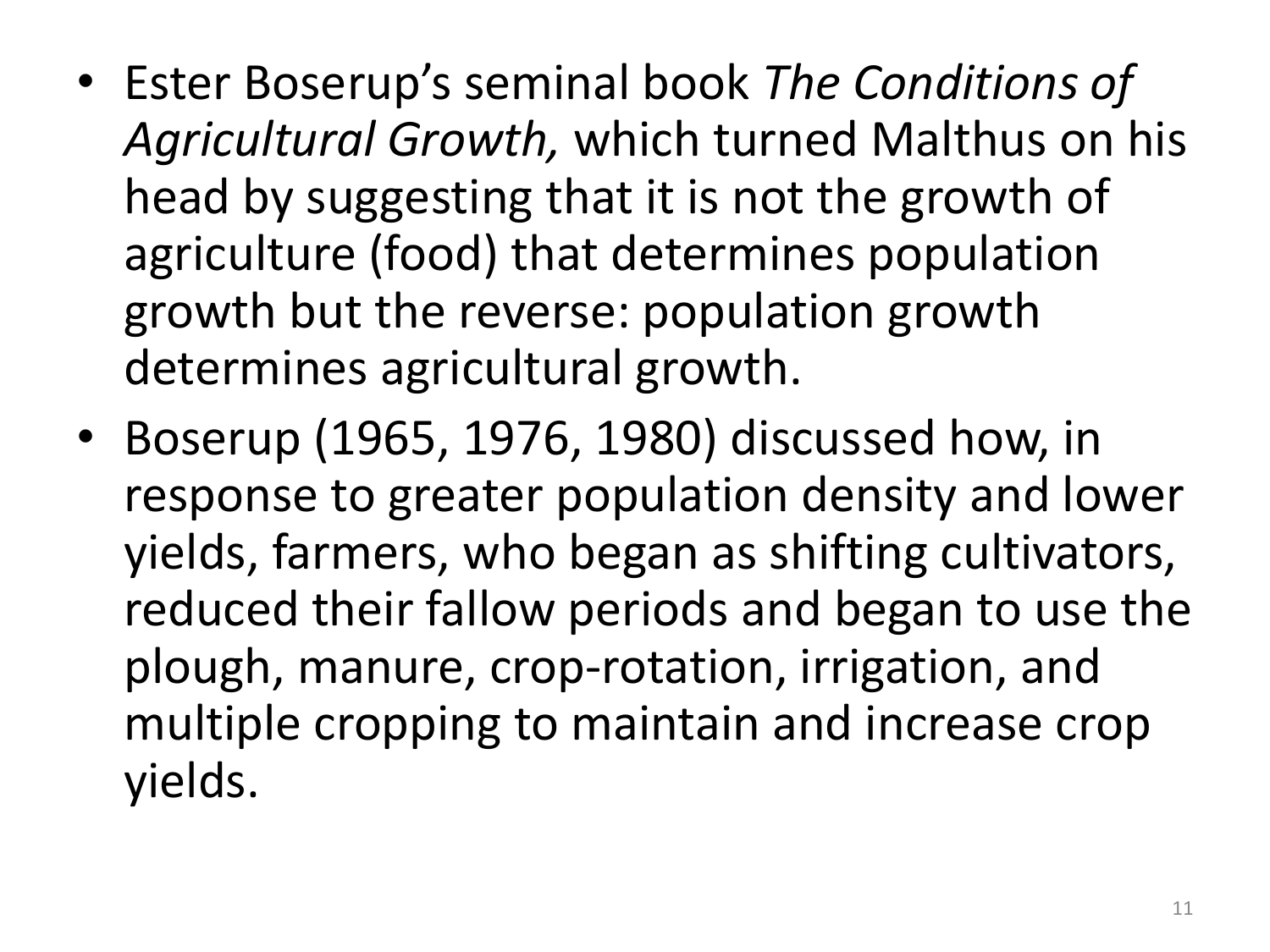- **Features of Population Growth**
- *Urbanisation*
- Most people will live in cities (OECD, 2003).
- By 2035, 60 percent of the world population will live in urban areas.
- Most cities in developing countries already experience difficulties providing basic services such as transport and waste treatment.
- New urban residents will increasingly inhabit areas that defy nature, such as low-lying coastal regions, and will be at significant environmental risk.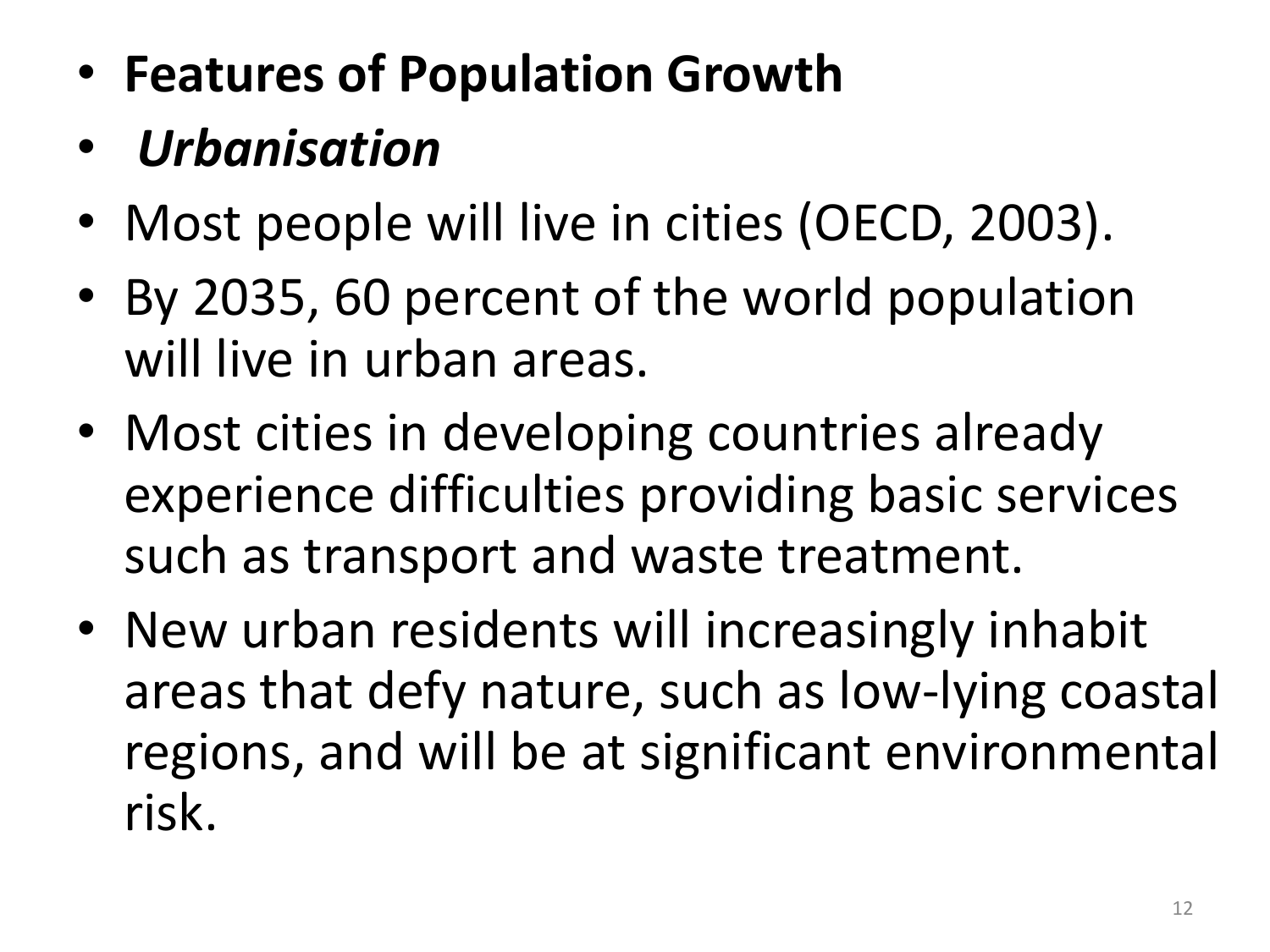#### • *Changing demographics*

- Although the global population is currently very young (half of the world's peoples are below 28 years of age), the overall global population is ageing.
- Most are found in developed countries; however, a third of the developing country population will be aged over 60 by 2050 and by 2050 nearly 80 percent of older people will live in developed countries.
- Some developing regions and countries, on the other hand, will witness an increasingly young population.
- Both trends will mean a shrinking working population, significantly altering the balance between economically-active and -inactive members.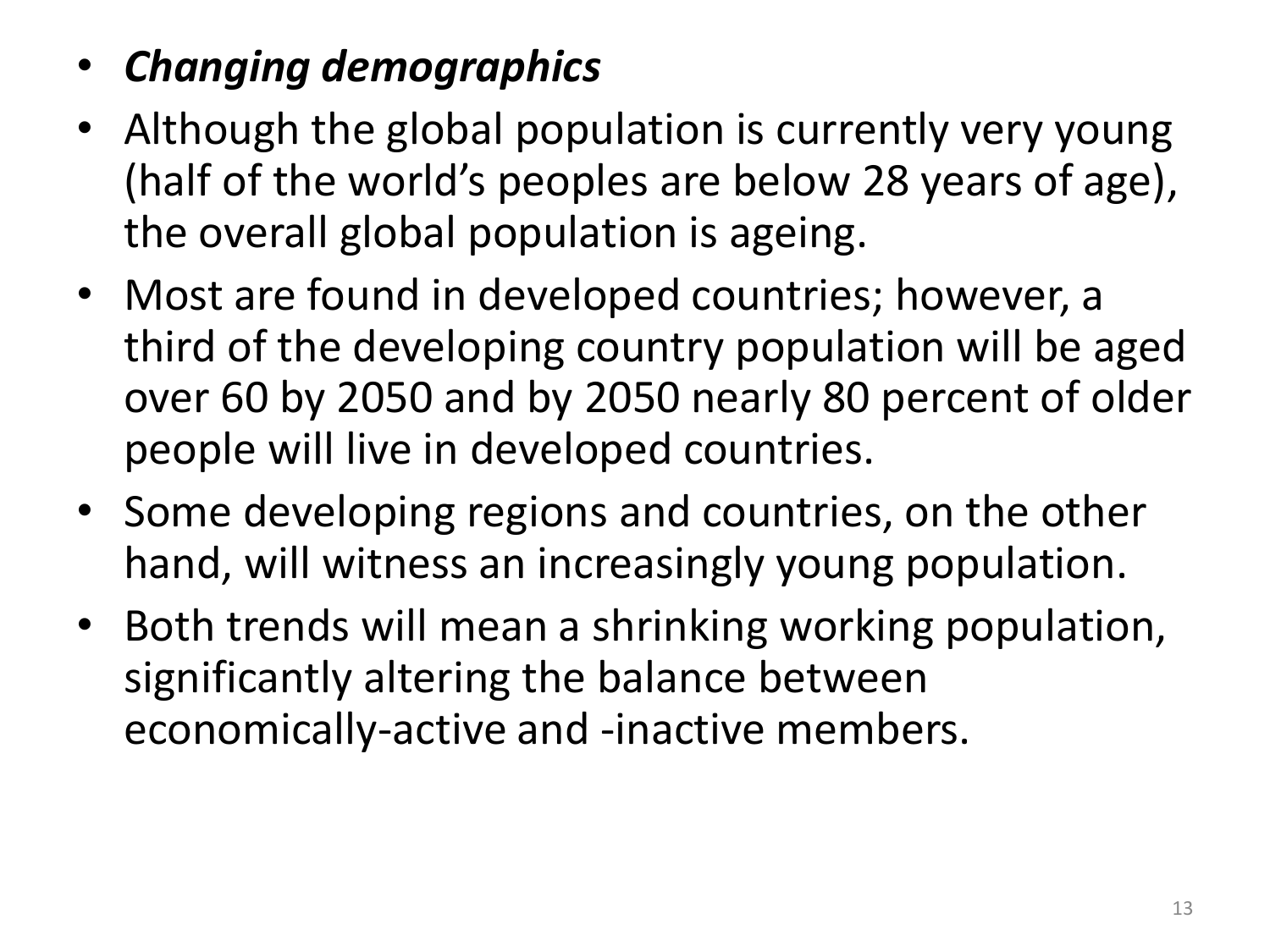- *Persistent migration (Domestic and international)*
- The number of people living outside their country of origin is likely to grow to 230 million from the current 175 million by 2050 (DCDC, 2007).
- Migration will mostly occur between developing countries and will increase in response to environmental pressures, extreme poverty and natural disasters (OECD, 2003).
- These factors will be aggravated by the consequences of climate change, environmental changes, uneven distribution of wealth, the effect of disease and the inability of authorities to respond (DCDC, 2007).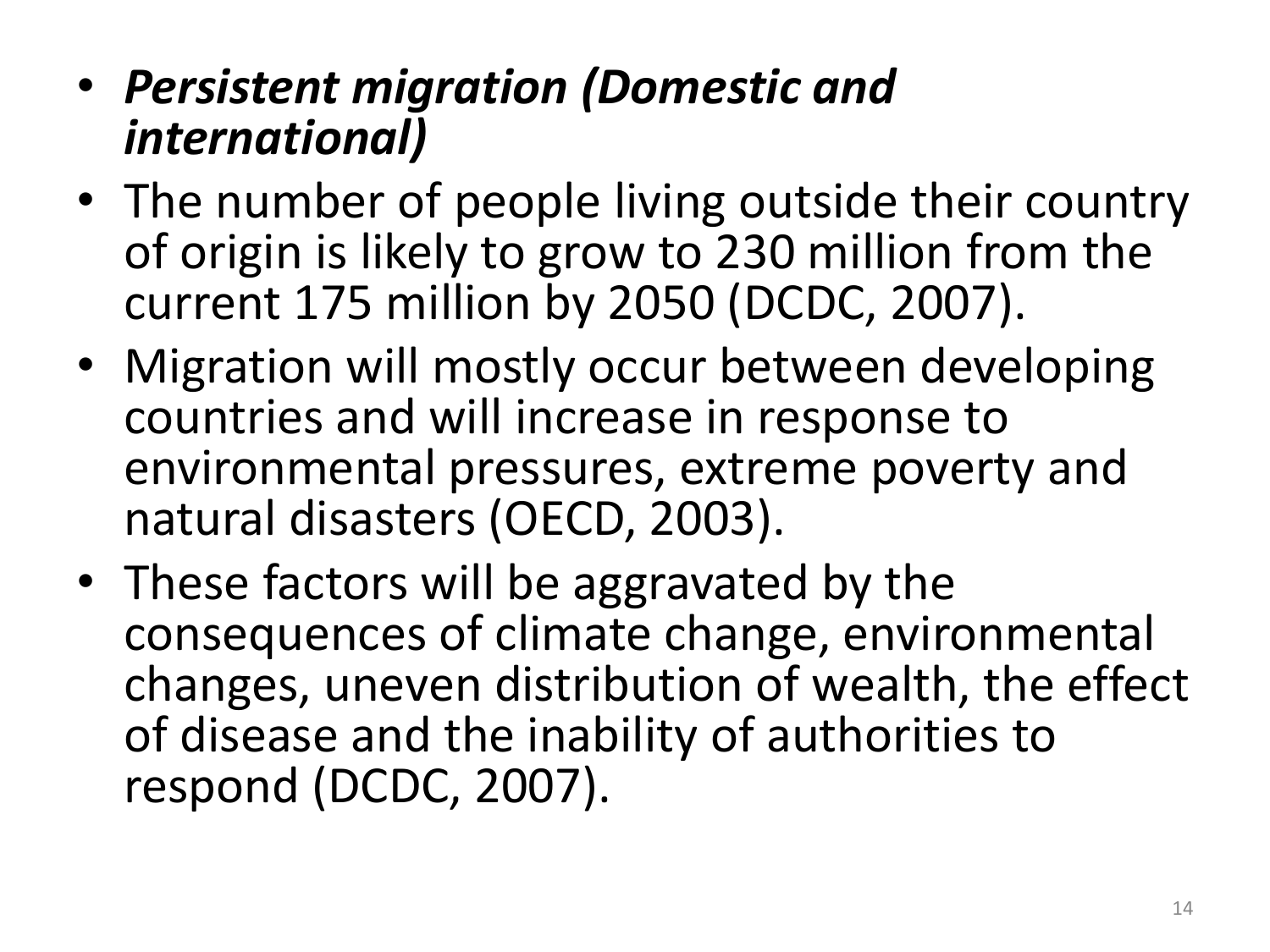- The availability and flow of energy, food and water will be critical. Resource challenges will intensify in areas where population expansion has the greatest impact, relative to local resources and economic growth
- Sub-Saharan Africa's population is likely to grow by 81 percent by 2035, 15 percent of which is likely to be under-nourished.
- Competition for resources of all kinds will intensify and the risk of humanitarian catastrophe will increase, in most vulnerable regions, because of climate change.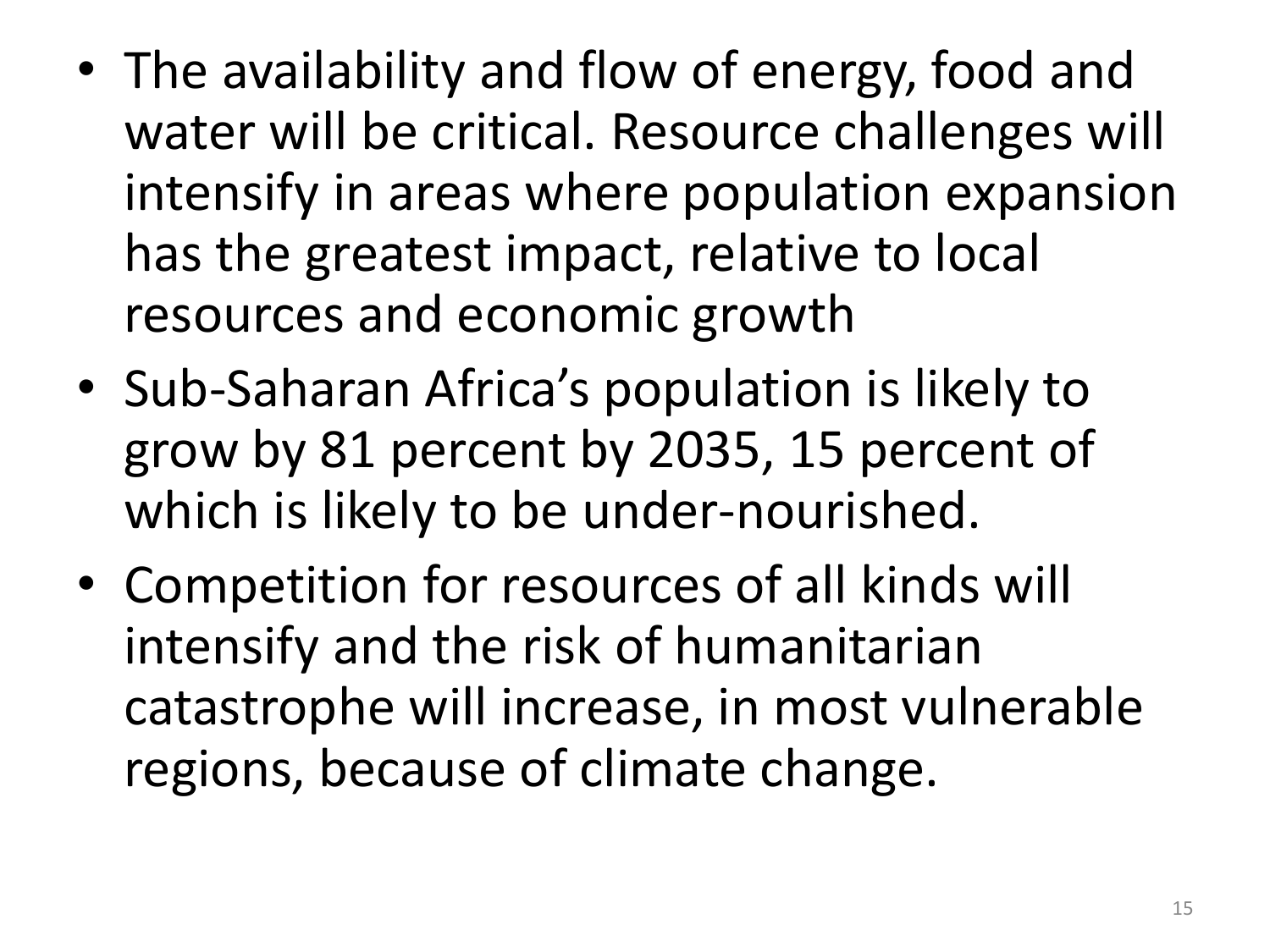- *Effects of Population Growth on the Environment*
- *Population and Land Use*
- Population growth affects land use mainly through extensification and intensification of agricultural production.
- There is both historical and empirical evidence that different population densities and different population growth rates produce different land use patterns and changes over time.
- Analytically, more people need more food, which can come only from either expansion of agriculture into new lands, or efficient use of available land.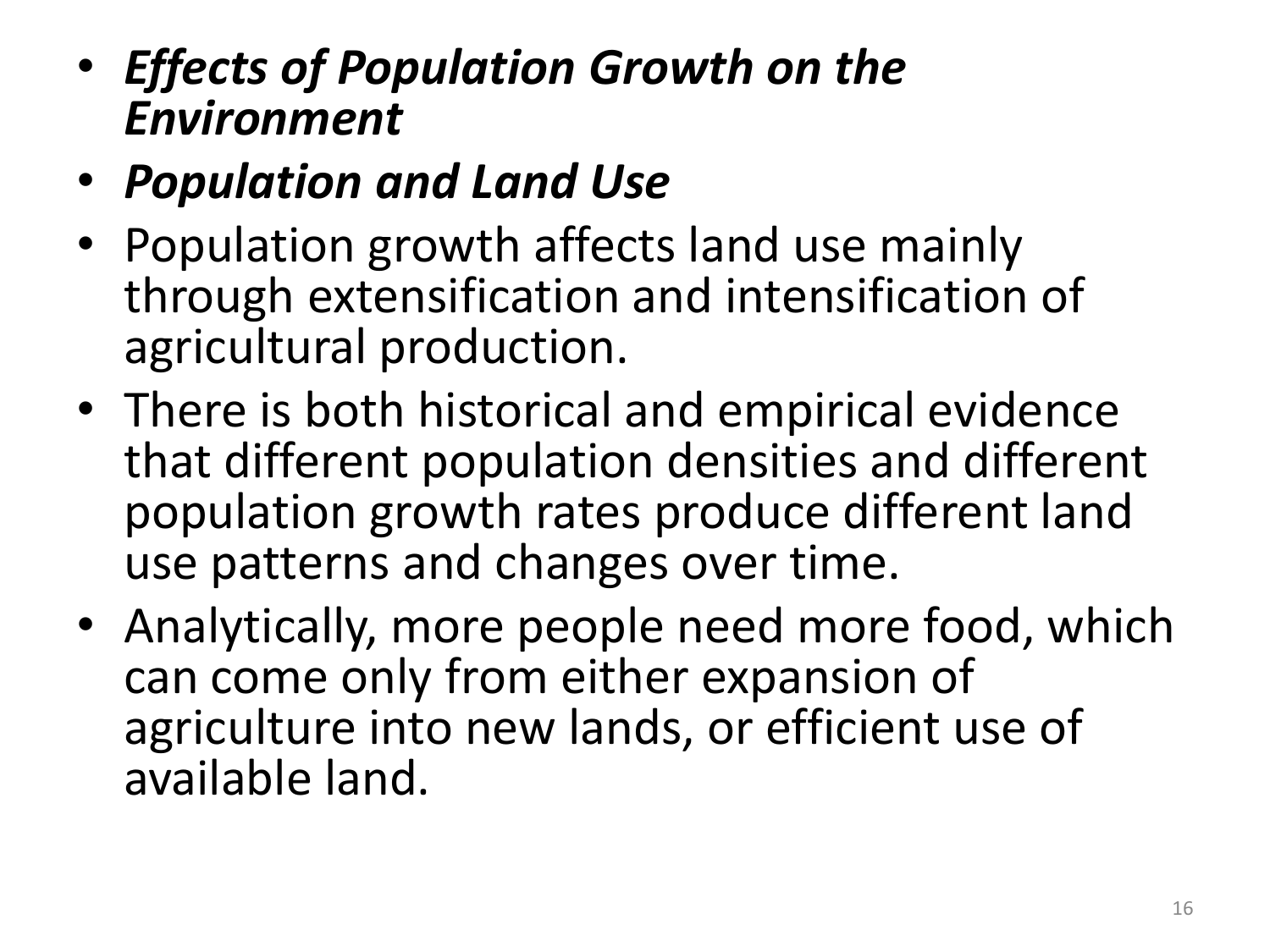### • *Population and Water Use*

- With over a billion people lacking access to clean water today, further population growth at the low UN population projection, would put additional pressure on accessible water resources and reduce the per capita availability of clean water and increase the numbers of those without access.
- This is particularly so because 90 percent of the projected population increase is expected to take place in poor developing countries where only two thirds of the population have access to clean water and the capital resources for further water development and distribution are scarce.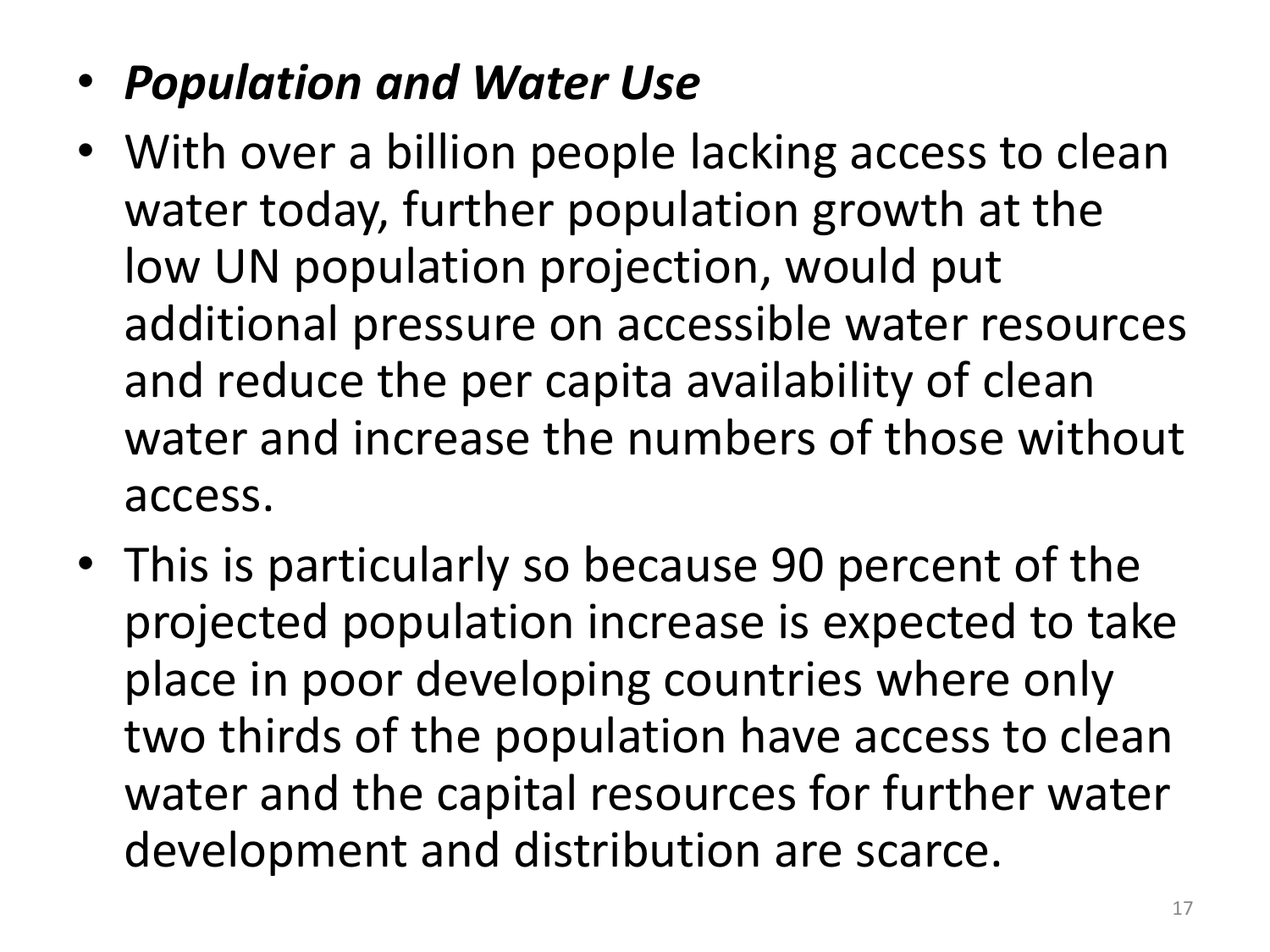• Furthermore, in poor countries, where half the population is lacking sanitation and sewage facilities, water supplies are contaminated by disease-bearing human waste, as well as agricultural and industrial pollution. Use of polluted water spreads diseases and results in high mortality and morbidity.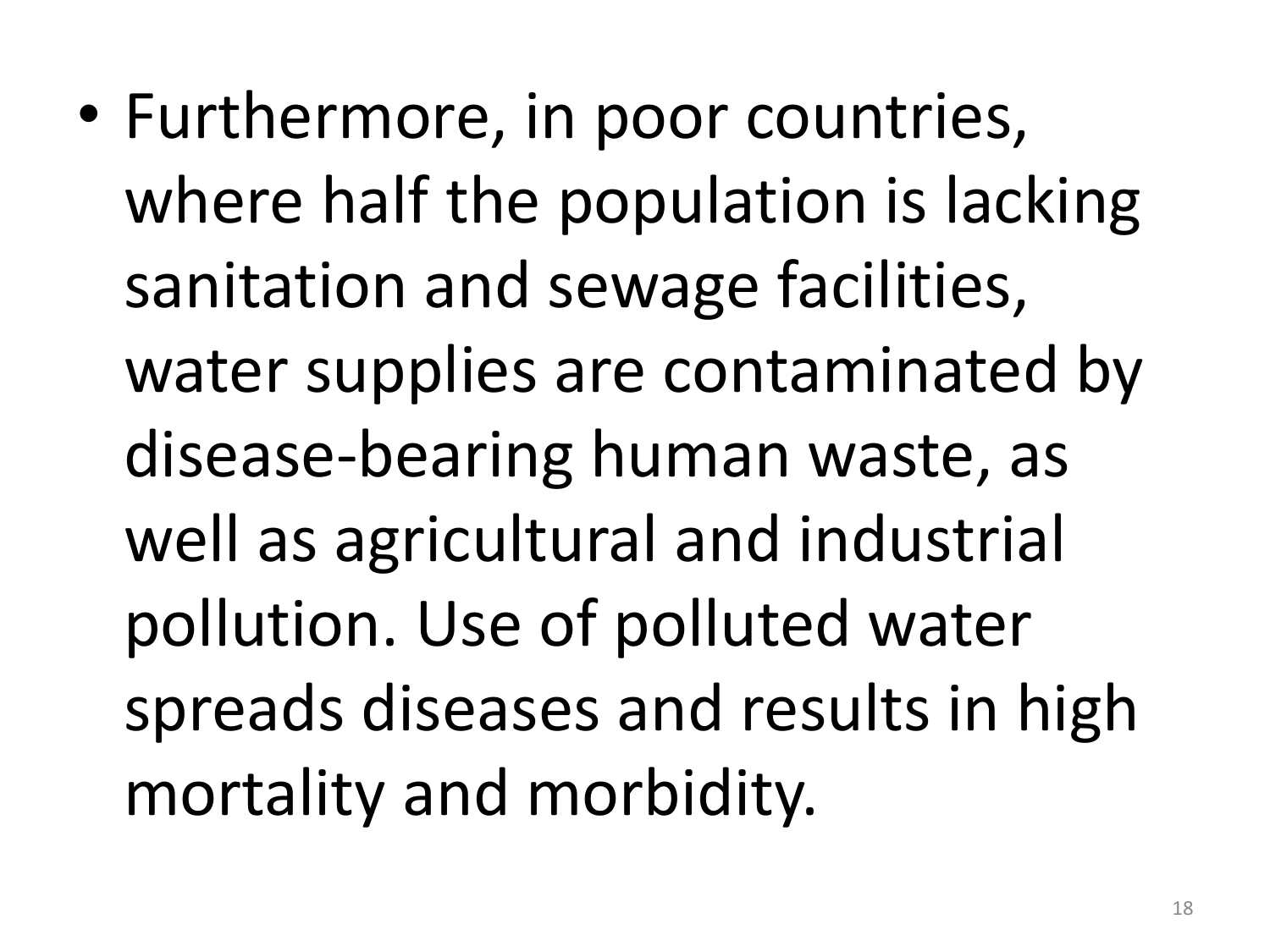- *Population and Pollution*
- Other things equal, a growth of population results in growth of air and water pollution and solid waste.
- Some pollutants rise in direct proportion to population growth and others more slowly.
- The association between population growth and pollutant load is exemplified by New York City, where the population grew from 3 million in 1880 to 14.2 million in 1980.
- Waterborne discharges of organic carbon, nitrogen and phosphorus from human waste rose in direct proportion to population.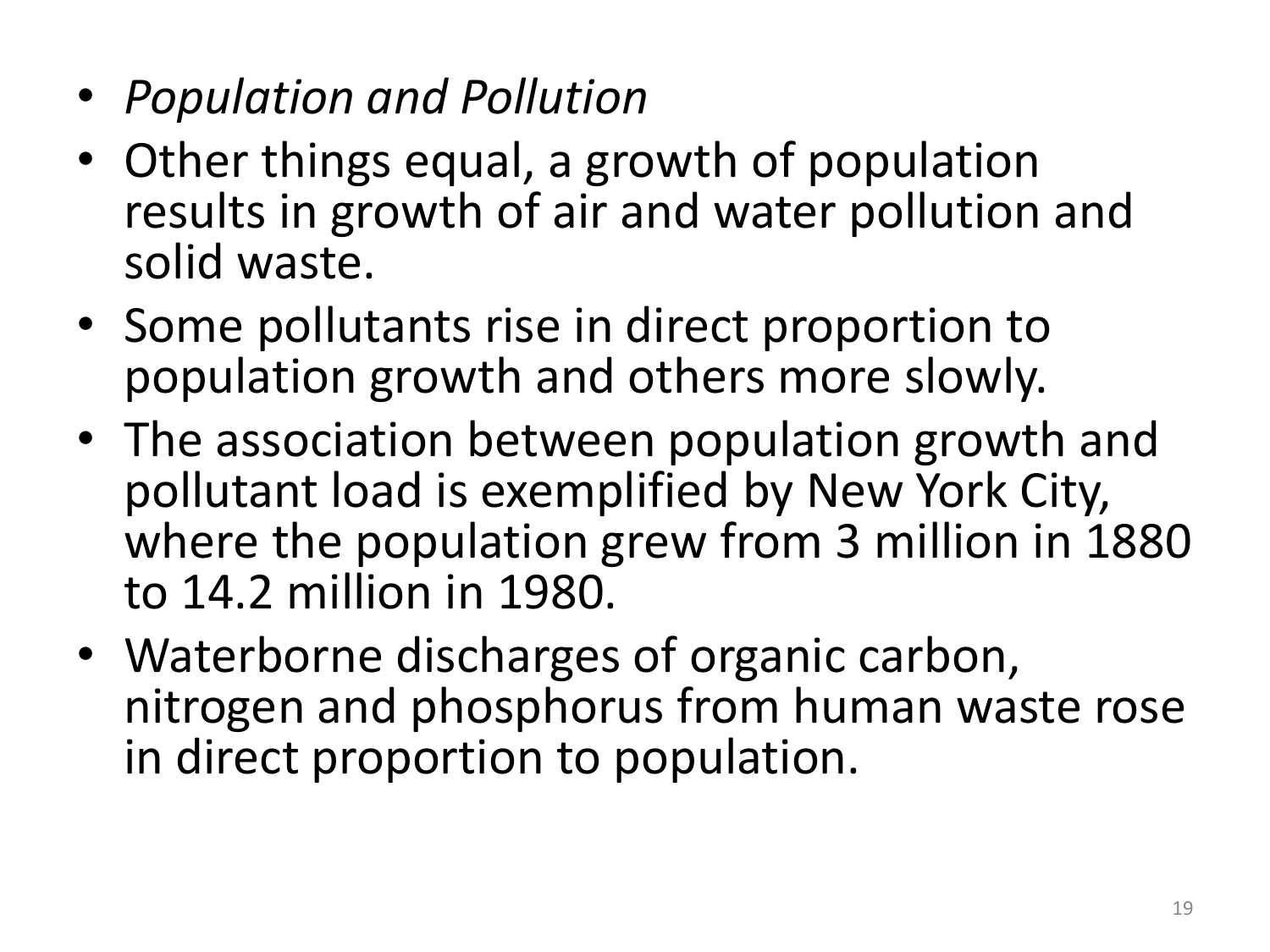- Yet other developments, such as industrialization, large-scale agricultural development, and introduction of new products both complicate the picture and overshadow the effects of population growth.
- Cole et al. (1993), in a study of 42 rivers found a close correlation between the level of marine pollution from nitrates and the level of population in the watershed and predicted a 55 percent increase in nitrate levels as a result of doubling population.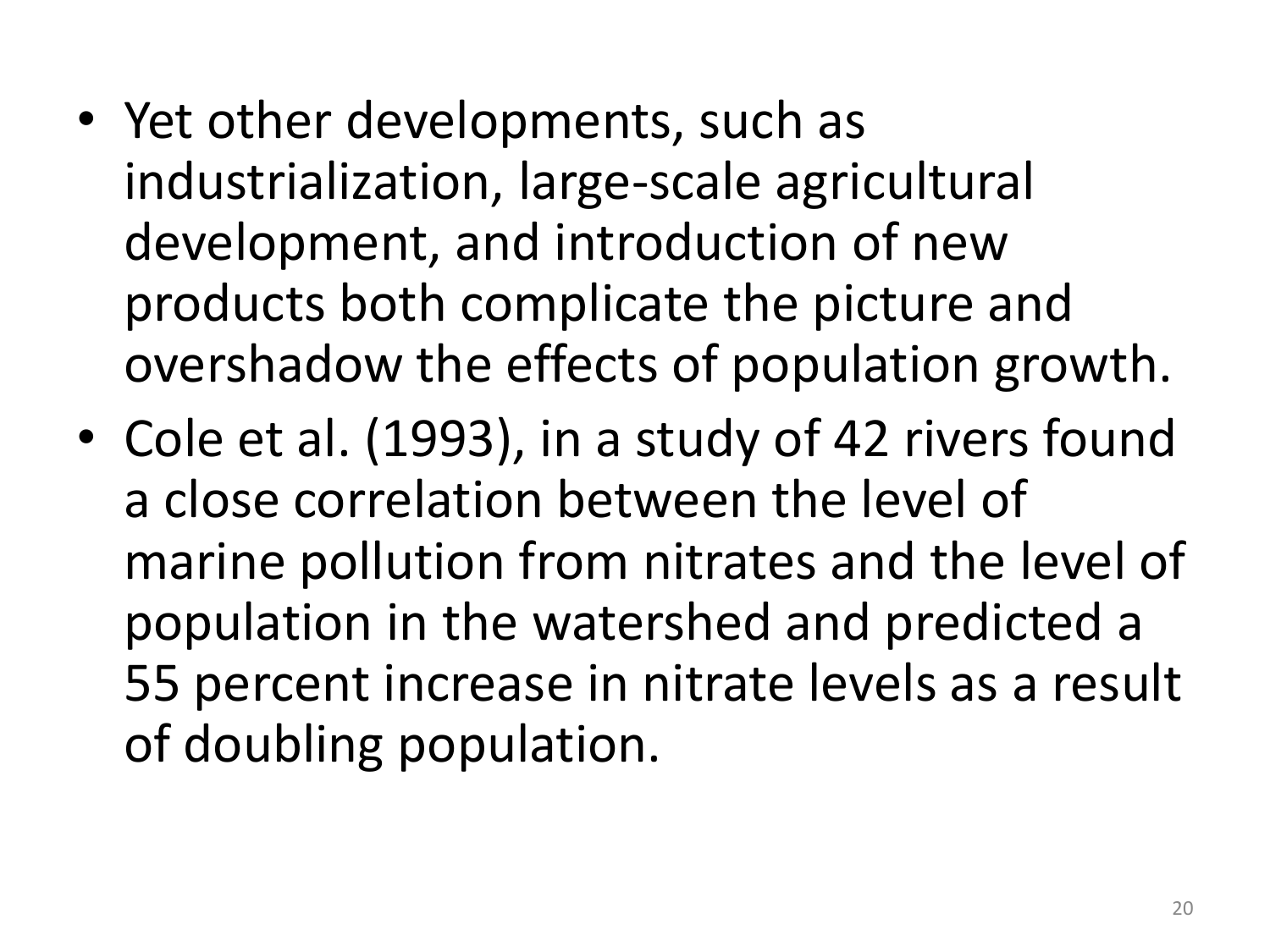#### • **Population and Deforestation**

- The relationship between expanding human populations and receding forests, especially in the tropics, has received considerable attention, since forests play a key role in water and soil conservation, wildlife habitat, biodiversity protection and the carbon cycle, as well as being a source of raw material for the timber industry and livelihood for local communities.
- Each year, 70 million people are added to world population, mostly in developing countries and 15 million square kilometers of forests disappear.
- This led many people to postulate a simple displacementmodel of "more people, fewer forests" (Allen and Barnes 1985, Myers 1987, Ehrlich and Ehrlich 1990, and Rudel 1991), but deforestation is a complex and dynamic process in which the role of population growth is neither static nor monotonic.